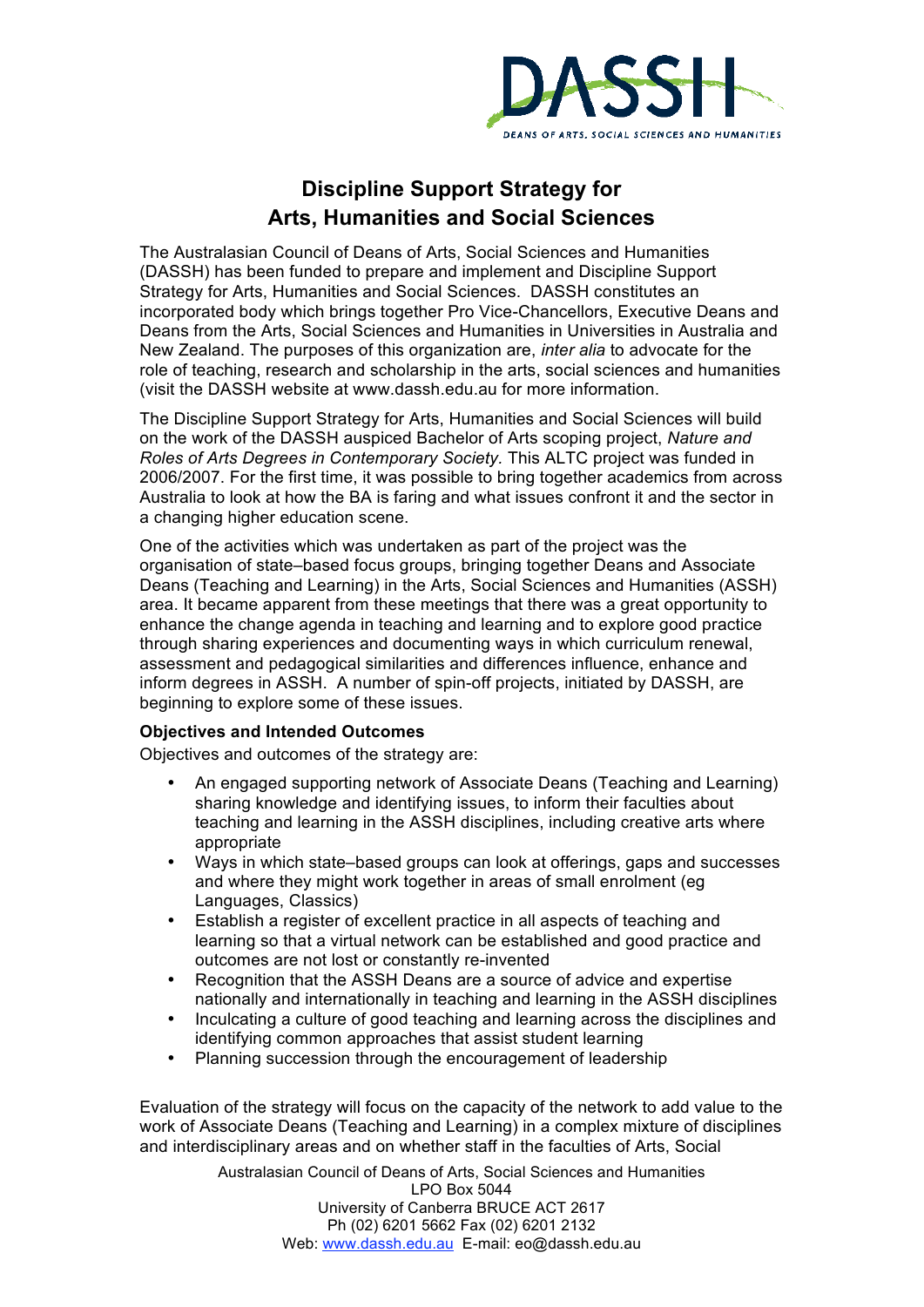

Sciences and Humanities are benefiting from sharing good practice, learning from each other and avoiding duplication of effort.

## **Strategies and Activities**

A number of strategies are proposed. These include:

- 1. Establishing a steering committee and network of Associate Deans (Teaching and Learning) from the ASSH disciplines – this will involve the Board of DASSH and Executive Officer from DASSH, using the DASSH network
- 2. Assisting state-based groups to set an agenda for the analysis of needs, possibilities for cooperation and identification of where strengths and weaknesses in particular areas lie (this ties in with an agenda highlighted by the Bradley Review)
- 3. Identifying international visitors in the country who have expertise in development of good practice in learning and teaching, curriculum development and assessment in and across the ASSH disciplines and those who might be asked to come as visiting scholars, particularly from the UK, Canada and Sweden where Deans, and/or teaching and learning, organizations exist; the Executive Officer of DASSH would be involved
- 4. Establishing through the DASSH Office a teaching and learning database using material from individual universities which has been identified as either being effective practice or excellent learning occurring
- 5. Linking the Scholar for the Disciplines, Fellows and the National Teaching Award winners in the ASSH disciplines to provide advice where possible with the network and the Council of Deans; and
- 6. Utilising the skills and expertise of the Scholar to, *inter alia*,
	- Assist in the establishment of the teaching/learning network
	- Identify national and international expertise for fora and workshops
	- Identify outcomes and learnings from ALTC projects which are general to the ASSH sector
	- Provide input to the state-based workshops
- 7. Organising professional development for those who are identified as potential leaders in the disciplines.
- **8.** With the steering committee for the network, devising an evaluation plan for the Discipline Support Strategy. Evaluation will be conducted after each activity and on an annual basis, using the DASSH conference. Changes in direction will be documented and a final evaluation will be undertaken.

## **Events**

A number of events are planned, including:

- May 2009 Steering Committee convenes
- 2009 State-based workshops for Associate Deans (Teaching and Learning) to identify issues and form networks
- September 2009 Day Forum at the DASSH Conference, for Prof Development and establishing the network
- September 2010 Teaching and Learning Forum for Associate Deans (Teaching and Learning)

Australasian Council of Deans of Arts, Social Sciences and Humanities LPO Box 5044 University of Canberra BRUCE ACT 2617 Ph (02) 6201 5662 Fax (02) 6201 2132 Web: www.dassh.edu.au E-mail: eo@dassh.edu.au